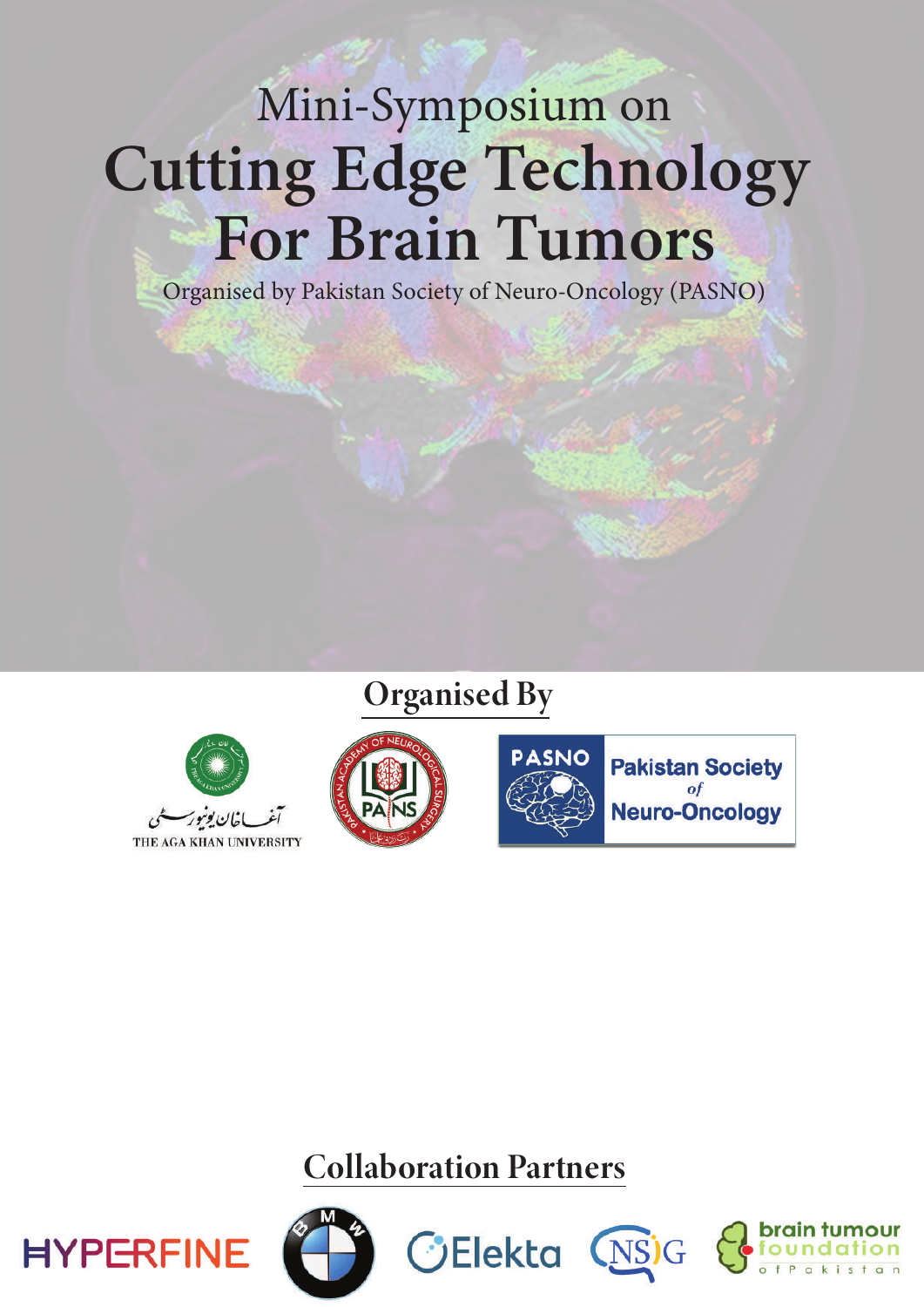# **Organising Committee**



**Syed Ather Enam, SI** Professor and Chair Department of Surgery, AKU President, PANS, PASNO, PASBAN



**Ahsan Ali Khan** Senior Instructor, Neurosurgery Department of Surgery, AKU



**Muhammad Waqas Saeed Baqai** Fellow, Surgical Neuro-Oncology Department of Surgery, AKU



**Saqib Kamran Bakhshi** Senior Instructor, Neurosurgery Department of Surgery, AKU



**Shariff Charania** Specialist Department of Surgery, AKU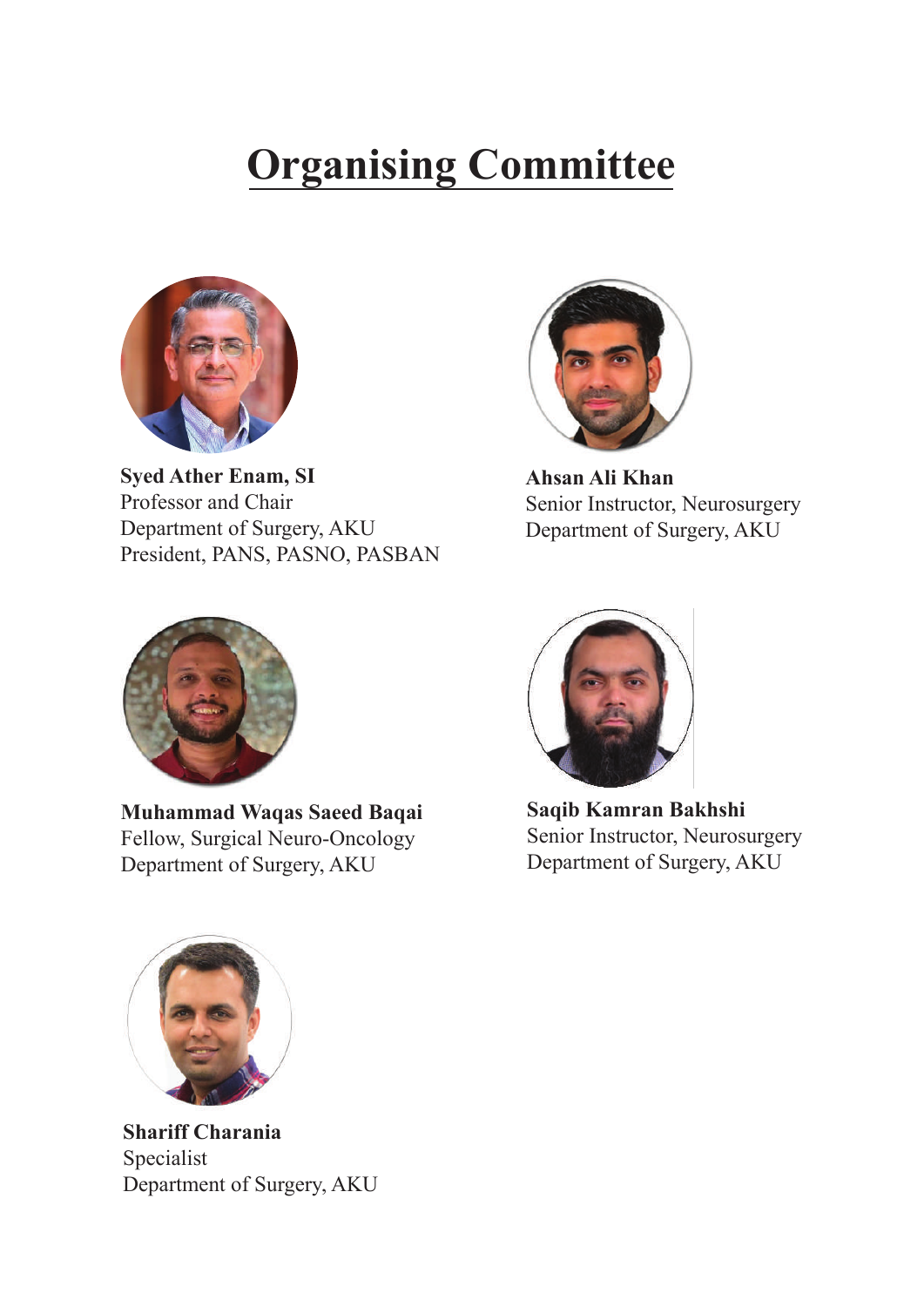## **About Speakers**



 **Edmond Knopp** is an experienced Neuroradiologist (28+ yrs) and Co-Founder with a demonstrated history of working in the hospital & health care industry both in academics and private practice. Skilled in Health Informatics, Brain, Brain Tumor, Spine, Medical Devices, Administration, and Healthcare Management. Strong business development professional with a MD focused in Medicine from SUNY Downstate School of Medicine.



 **Khan Siddiqui** MD Chief Medical Officer / Chief Strategy Officer Serial entrepreneur; board-certified radiologist with training and leadership experience at Aga Khan University, Johns Hopkins University and University of Maryland; American College of Radiology Informatics Commission; Microsoft R&D leader; Founder, CTO, and Chief Medical Officer of higi.



 **Asad Ali** is a Professor at department of pediatrics and child health and Associate Dean of research at The Aga Khan University Hospital, Pakistan. He is Diplomate, American board of pediatrics and has done Master of Public Health from Vanderbilt University, USA.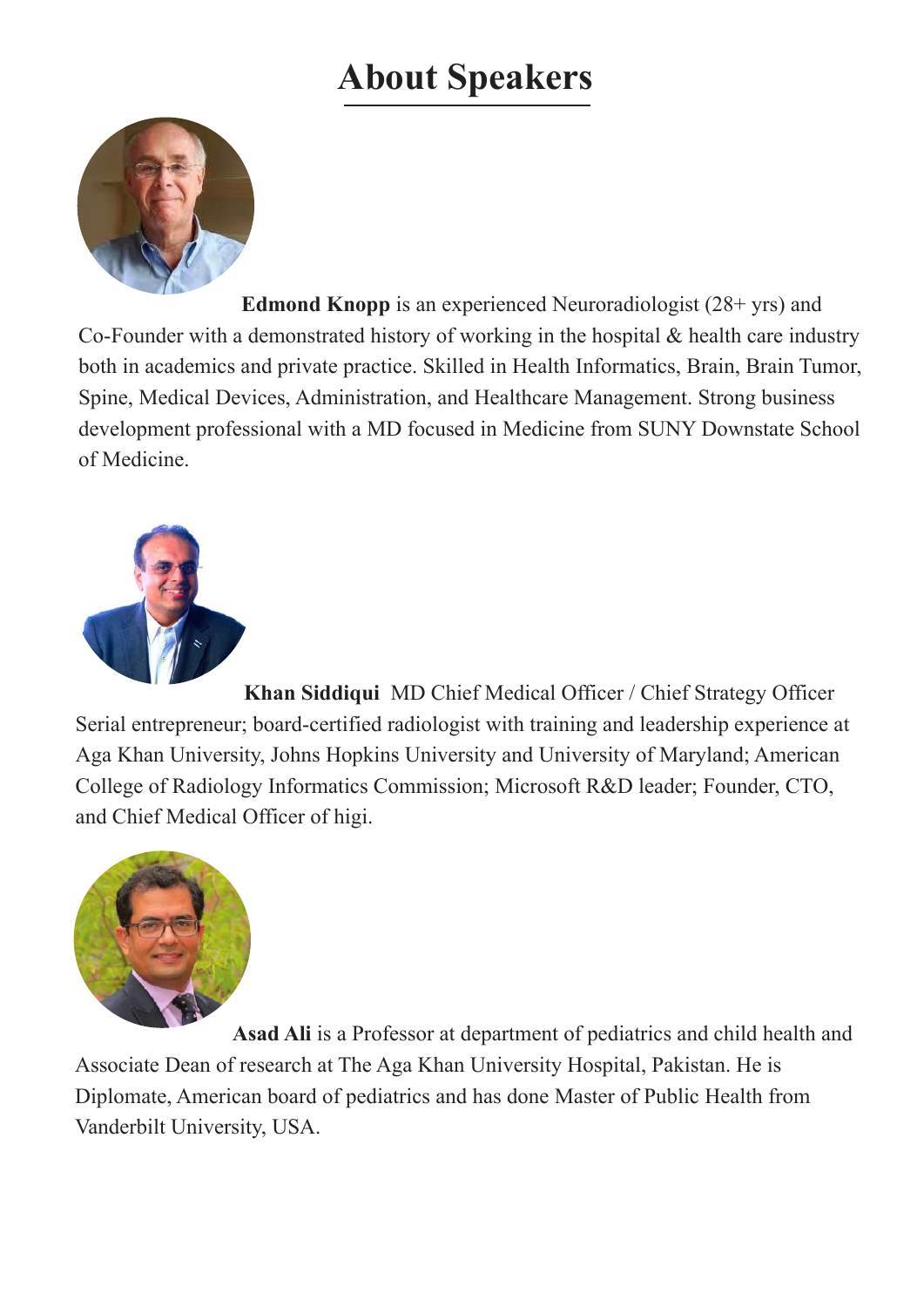

 **Anoop Kumar** is a Business line Director of Neuro products of Elekta being associated with Gammaknife and other stereotactic products of Elekta for the past 20 years . He is associated with many projects of LGK and stereotactic frames in the entire region of TIMEA including Pakistan



 **Adyl Melhaoui** is a Professor at The Mohammed V University in Souissi. He received a medical degree from The Jamiat Mohammed El-Khamiss Souissi Rabat. His research interests are Neurology, Stereotactic Radiosurgery, Deep Brain Stimulation, Radiosurgery, Neuroscience, Neuronavigation.



 **Syed Ather Enam** is the Chair, Department of Surgery, and Professor of Neurosurgery at the Aga Khan University. He was conferred Sitara-i-Imtiaz – the third highest civilian award by the Government of Pakistan – for his achievements in the field of neurosurgery. He is the founding president of Pakistan Society of Basic & Applied Neuroscience, Pakistan Society of Neuro-Oncology and Pakistan Academy of Neurological Surgery. He leads the AKU Neurooncology group which focuses on research in epidemiology, basic science and neuroimaging aspects of brain tumors.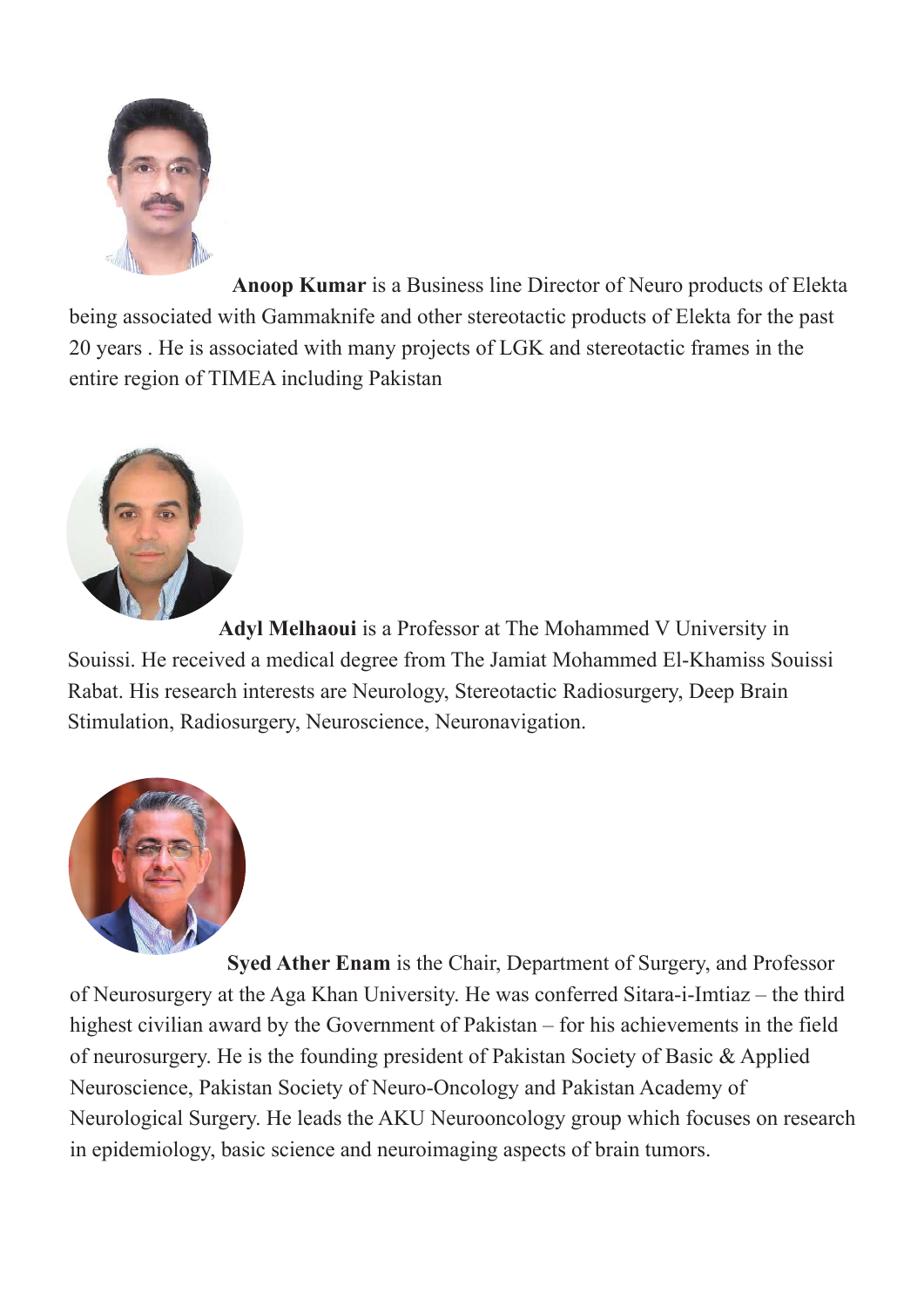

 **Ayeesha Kamran Kamal** is one of the top certified Neurologist. Dr. Ayeesha Kamal is the Professor in the Aga Khan University Hospital, Karachi. She is having over 14 year(s) of experience in the field of Neurology and practices at the Aga Khan University Hospital. Dr. Ayeesha Kamal has advanced medical expertise in stroke and vascular neurology



**Omer Manya** is a Technology professional with 30 years of experience internationally and in Pakistan with industry expertise in Telecommunication and Healthcare. Omer has worked for Motorola Inc as Regional Engineering Manager Asia and lately as the IT Director at Aga Khan University and Hospitals, a position he held for 11 years. He is now the Country head for Hyperfine Pakistan. Omer holds a degree in Engineering and Computer Science, and is internationally qualified as a "Chief Data Officer" and "Certified Healthcare Chief Information Officer" (CHCIO)



 **Kiran Aftab** is a Research Associate in the Department of Surgery, AKU. She is a graduate of Dow Medical College and completed MSc. Neuroscience from King's College London after securing a Chevening Scholarship. Her research interests include MRI image-processing and analysis. she is currently working on developing non-invasive AI based diagnostic algorithms in brain tumor patients as part of the AKU neurooncology group.